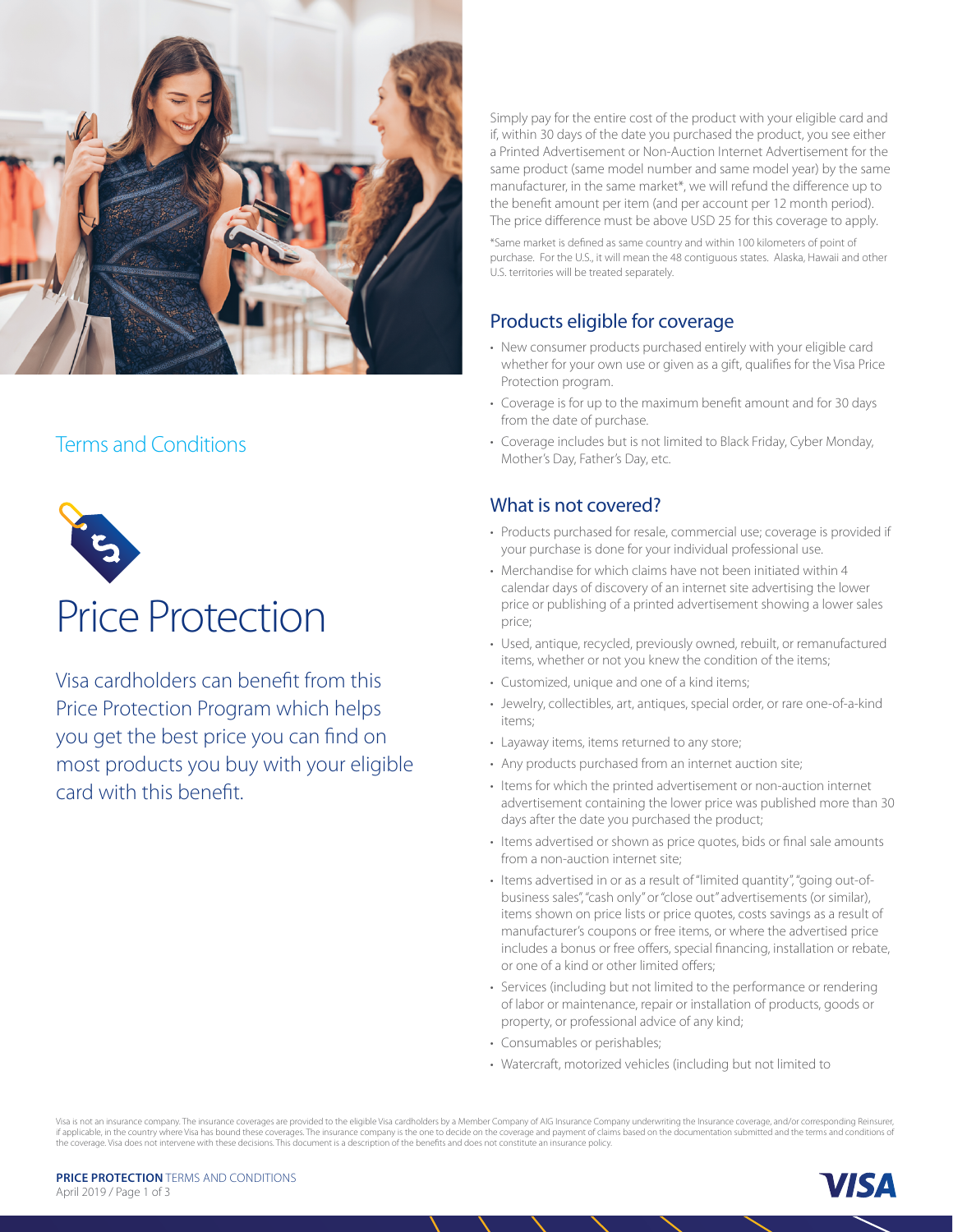snowmobiles, airplanes, automobiles and motorcycles), or their motors, equipment and accessories (including but not limited to communication devices intended solely for use in the vehicle);

- Labor of any kind, including labor on new parts eligible for this program;
- Land, permanent structures and fixtures (including but not limited to buildings, homes, dwellings, and building and home improvements);
- Live plants or animals;
- Stuffed or mounted animals, animal and fish trophies, objects preserved through taxidermy, mummification or other preservation methods;
- Airline tickets (or transportation tickets of any kind), travelers checks, cash or its equivalent, negotiable instruments, trading cards, bullion, stamps, lottery tickets or other gambling related items, or tickets to events or for entertainment, numismatic or philatelic property;
- Differences in price due to sales tax, storage, shipping, handling, postage, transportation and delivery;
- Differences in price due to foreign exchange rates or fluctuation in foreign exchange rates;
- Delay, loss of use, loss of market, interruption of business or any other indirect or consequential loss of damage;

## Benefit amount

#### **Core Benefits / Benefit Amount**

| Visa Classic*  | USD 200 per account per 12-month period                                    |
|----------------|----------------------------------------------------------------------------|
| Visa Gold      | USD 400 per account per 12-month period                                    |
| Visa Platinum  | USD 500 per item - Maximum of USD 2,000 per<br>account per 12-month period |
| Visa Signature | USD 500 per item - Maximum of USD 2,000 per<br>account per 12-month period |
| Visa Infinite  | USD 4,000 per account per 12-month period                                  |
|                |                                                                            |

\*This protection does not apply to Visa Classic Debit and Credit cards issued in Brazil. This protection does not apply to Visa Classic Debit cards issued in Mexico.

# How is the claim submitted?

The cardholder or beneficiary has three options to open a claim:

#### **1. Benefits Portal**

In case you have any questions or doubts on any step of the process, contact us via Chat.

The cardholder may access the Visa Benefits' Portal thought the link www.visa.com/benefitsportal

- a. Once in the landing page of the Benefits' Portal, please click on "Login" or "Enroll"
- b. Click on "Claims"
- c. Click on "Create Claim"
- d. Choose a Product from the drop down menu
- e. Choose the benefit you need to file a Claim for and agree to all terms and conditions
- f. Complete all requested information and click on "Save". This step creates the claim case number.
- g. Attach all required documents
- h. Click on "Submit"

#### **2. By eMail**

- a. Please send your request to lacclaim@ap-visa.com including the benefit for which you want to open the claim.
- b. The cardholder will receive an initial package containing the claim form and the list of documents that are needed for each claim
- c. All required documents, including the claim form, must be sent electronically to lacclaim@ap-visa.com

#### **3. By Mail**

Claims Administrator Visa Card Benefits Administration Maipú 255, Piso 17 C1084ABE, Buenos Aires, Argentina

## Claim Documentation

- Your Visa card account statement showing the purchase claimed.
- Purchase itemized invoice.
- Copy of the printed advertisement or screenshot of the non-auction internet advertisement as specified in the terms and conditions.
- Wire form.
- Copy of national identity document.
- Additional information may be required.

#### **Notes**

• The cardholder is the only person allowed to open a claim.

If you need to submit a claim or have questions regarding this program, contact the Claims administrator, 24 hours a day, 365 days a year at LACclaim@ap-visa.com or call the customer service telephone number on the back of your Visa card.

Benefit amounts are identified in US Dollars. Payment of claims will be made in local currency where required by law, with the official Foreign Exchange Rate published on the date the claim is paid.

If the cardholder makes any claim knowing it to be false or fraudulent in any respect, he or she will no longer be entitled to the benefits of this protection, nor to the payment of any claim made under this policy.

## General exclusions

1. The Company and/or corresponding Reinsurer, if applicable, will not be liable to provide any coverage or make any payment hereunder if to do so would be in violation of any sanctions law or regulation which would expose The Company and/or corresponding Reinsurer,